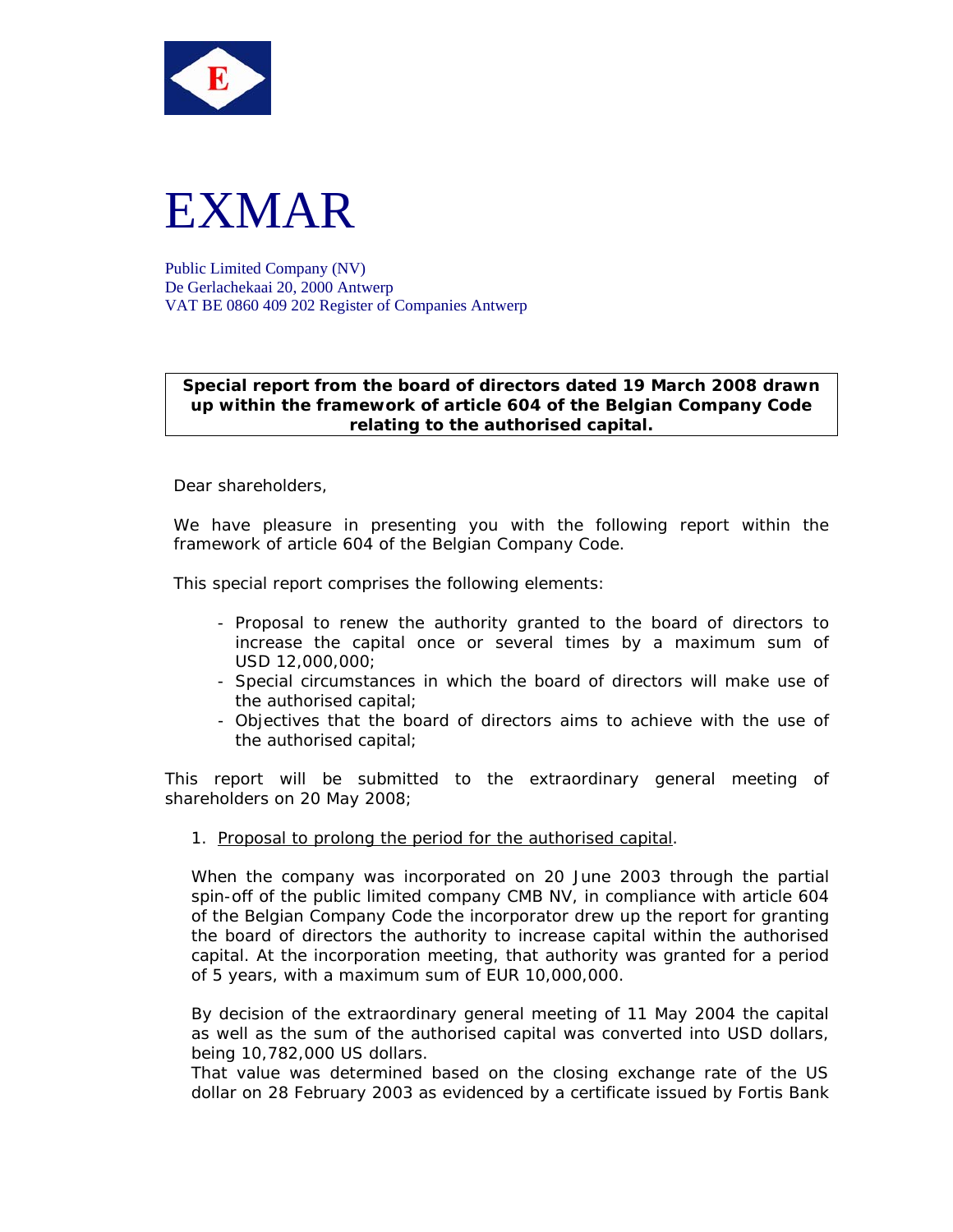

on 30 March 2004, which certificate has remained attached to a formal report of amendment to the articles of association drawn up by notary De Cleene in Antwerp, substituting for his colleague Patrick Van Ooteghem in Temse, absent because of the place involved, on 11 May 2004.

Since the period within which the board of directors can increase the capital within the authorised capital is coming to an end, it is being proposed to the general meeting to grant this authority again for a new period of 5 years counting from the announcement of the decision in the appendix to the Belgian Official Gazette for a maximum sum of USD 12,000,000, under the conditions described in article 5 of the articles of association.

2. Special circumstances in which the board of directors will make use of the authorised capital.

The board of directors must be able to make use of this authority in order to increase the capital, or to issue convertible bonds or warrants, if it is not opportune to convene an extraordinary general meeting, because it is necessary to take a decision quickly and/or flexibly, when the cost of organising an extraordinary general meeting is not justifiable, or also when repeated issues are being considered. All of this must be interpreted in the broadest sense.

- 3. Objectives that the board of directors aims to achieve with the use of the authorised capital.
	- ° Financing the growth of EXMAR;
	- ° Attracting new partners;
	- ° Compensating a contribution in kind;
	- ° Allowing participation in EXMAR by its personnel or that of its subsidiary companies;
	- ° Attracting new resources at a time when, given the situation of stock exchange prices or of the financial markets, it would benefit EXMAR;
	- ° Attracting new resources on foreign markets;
	- ° Exploiting commercial opportunities such as for example the possibility of acquiring a company, a business or a line of business;
	- ° Responding to a hostile takeover bid, or to the risk of a blocking minority becoming established that could jeopardise the statutory footing of EXMAR, its stability, continuity or development;

These objectives must be interpreted in the broadest sense of the word.

Bearing in mind the foregoing we propose to grant the board of directors the authority to increase the authorised capital, once or several times by a maximum of USD 12,000,000 for a new period of 5 years and to amend article 5 of the articles of association in that spirit.